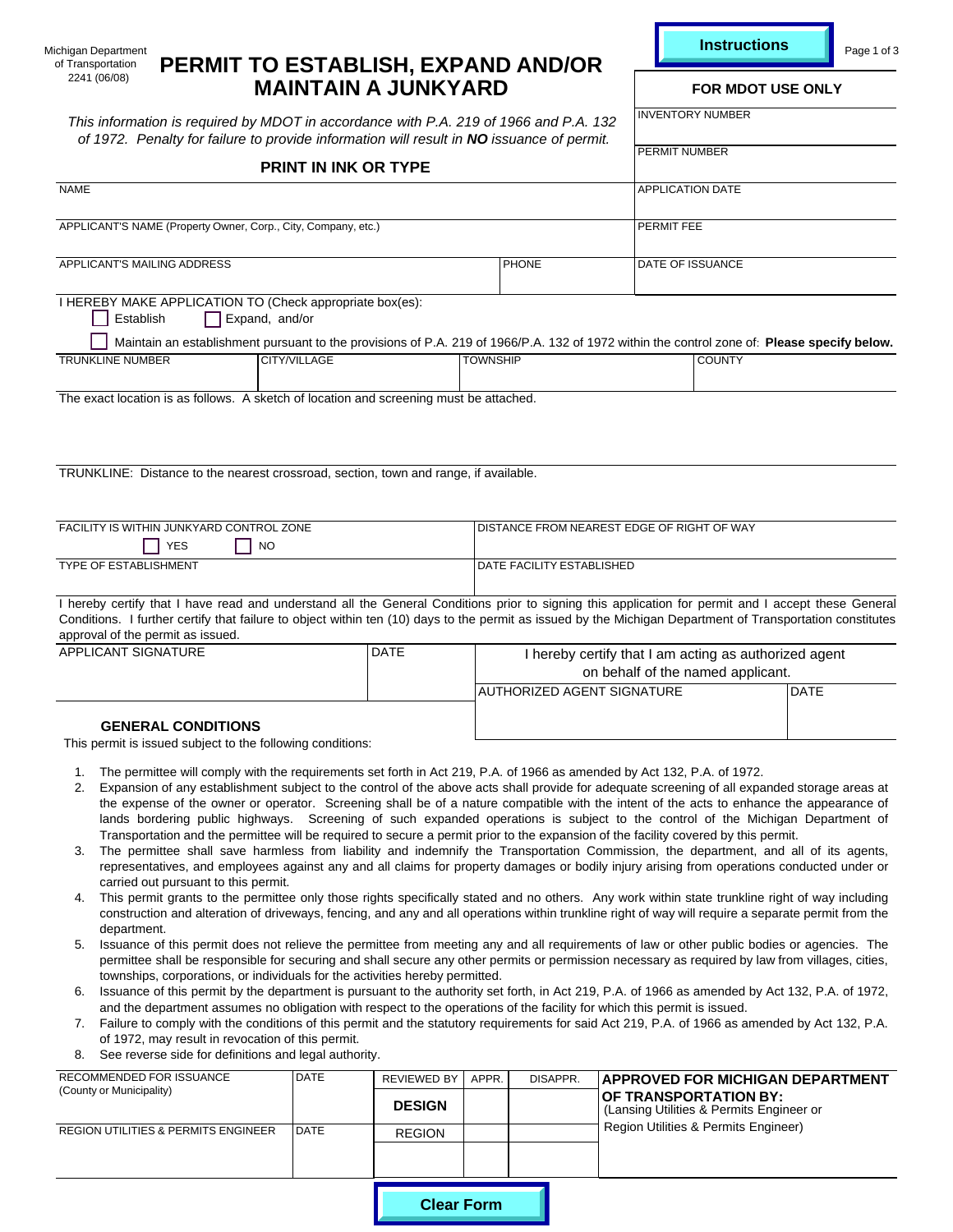# MICHIGAN DEPARTMENT OF TRANSPORTATION **JUNKYARD PERMITS**

*All permit and application fees are NONREFUNDABLE based upon Act No. 561 of Public Acts 2002.* **MDOT Forms at:<http://www.mdot.state.mi.us/webforms>**

Instructions and Requirements for Securing a Permit to Establish, Expand, and/or Maintain a Junkyard

### **General Information**

- 1. Act 219, P.A. of 1966 as amended. by Act 132, P.A. of 1972, and the rules promulgated thereunder, establish the statutory authority for the administration of junkyard control and permit requirements.
- 2. Sites not subject to the act are:
	- a. Facilities which are not an establishment or place of business but merely a non-functioning repository.
	- b. Facilities located greater than 1,000 feet from the right of way.
	- c. Facilities in areas zoned industrial.
	- d. Facilities not visible from the main traveled way of an interstate, primary or secondary highway.
- 3. New facilities which do not meet the exceptions cited above and conform to the definitions of junk, automobile graveyard and junkyard shall be required to secure a permit from the Department of Transportation prior to the establishment of the facility.
- 4. Failure to apply and secure a permit may result in injunctive action by the department to enforce compliance with the act.
- *5.* Facilities presently existing which meet the requirements of the act may, upon application, be issued a permit. Existing junkyards which do not meet the requirements of the act are subject to legal action to enforce compliance.
- 6. Existing junkyards which are proposed to be expanded are required to obtain a permit prior to such expansion.
- 7. Screening standards for new junkyards or the expansion of existing junkyards subject to the act my be obtained from the Department of Transportation.
- 8. A permit fee is required to accompany all applications. Fees shall not be charged for the contiguous expansion of yards previously permitted.

## **Permit Data Required**

- 1. The applicant shall identify the name of the establishment as well as the applicant's name, address and phone number.
- 2. The applicant shall specify the applicable purpose of the permit, i.e. to establish, expand, or maintain the particular facility.
- 3. The exact location shall be described in sufficient detail to locate the facility by identifying the trunkline, the nearest crossroads to the nearest foot, as well as section, town, and range in which the facility is located.
- 4. A sketch of the site and the proposed method of screening shall be attached. Any drainage or other considerations shall be addressed within the request for permit. If the site requires an approach onto the trunkline or other construction within the trunkline right of way, the applicant shall submit a separate permit form 2205, for permission to use and occupy the state trunkline right of way. Only a single permit fee shall be charged where a dual pen-nit is required.
- 5. The type of establishment shall be identified as junk (storing, keeping, buying or selling), garbage dump, or sanitary landfill.
- 6. The date of establishment of the facility shall be given.

Any questions regarding the requirements for the permit or other access type permits are to be addressed to the Region office in which the site will be located. Upon compliance with all of the requirements, a permit shall be processed as expeditiously as possible.